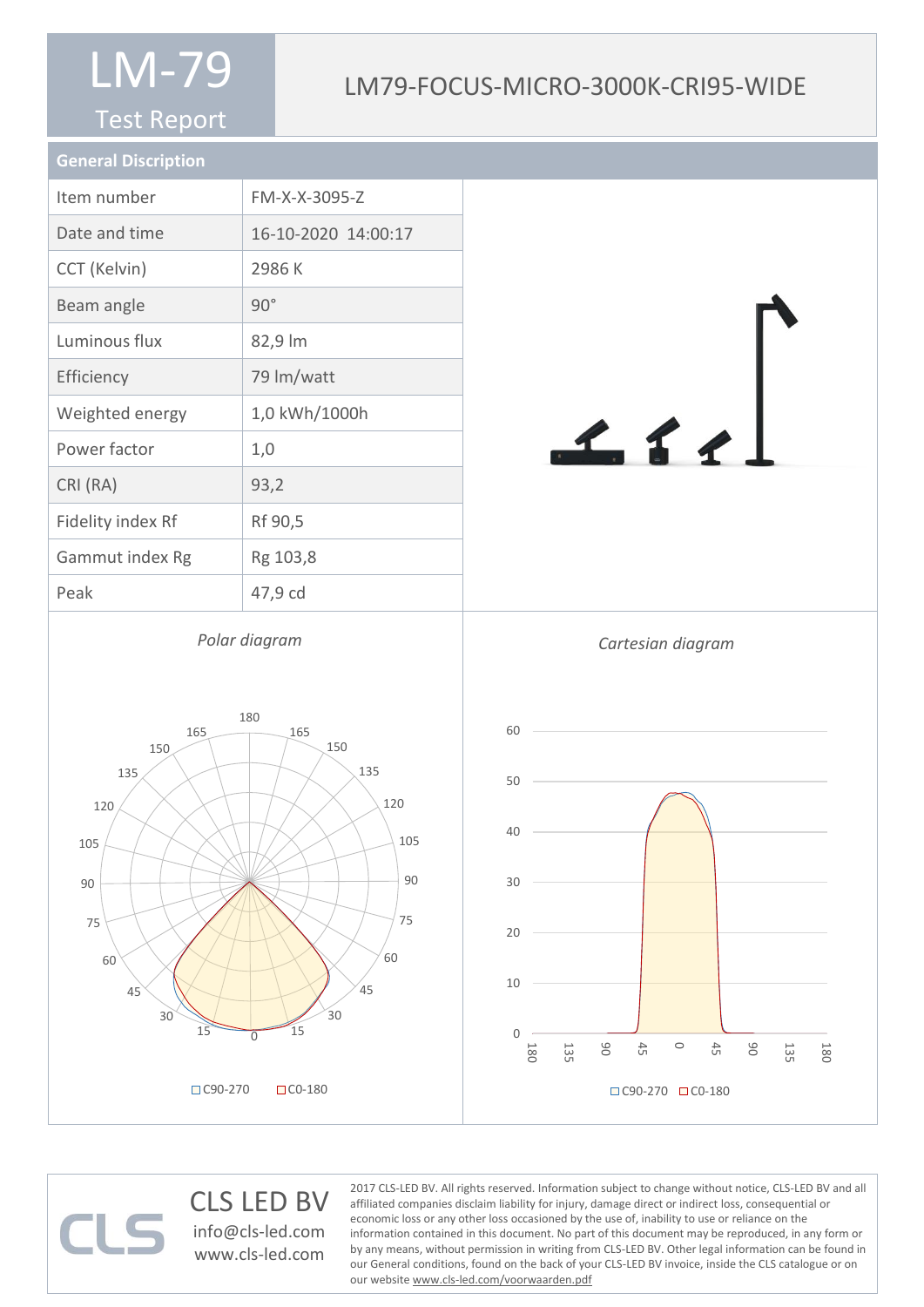#### LM79-FOCUS-MICRO-3000K-CRI95-WIDE

Test Report

 $\Box$ 

|                                      | <b>Beam details</b><br>1 <sub>m</sub> |              |                             |                 |              | 2m                                     |              |                   |                 |            | 3m<br>4m     |              |                              |              | 5 <sub>m</sub> |              |                 |                             |             |                  |  |
|--------------------------------------|---------------------------------------|--------------|-----------------------------|-----------------|--------------|----------------------------------------|--------------|-------------------|-----------------|------------|--------------|--------------|------------------------------|--------------|----------------|--------------|-----------------|-----------------------------|-------------|------------------|--|
| $Lux*$                               | 48 lx                                 |              |                             |                 |              | $12$ $\overline{\phantom{1}}$ $\times$ |              |                   |                 | 5 <i>x</i> |              |              | $3 \mid x$                   |              |                | 2 <i>x</i>   |                 |                             |             |                  |  |
|                                      | measured at center of beam            | $90,2^\circ$ |                             |                 |              |                                        |              |                   |                 |            |              |              |                              |              |                |              |                 |                             |             |                  |  |
| $4,4$ fcd<br>Footcandles*            |                                       |              |                             |                 |              |                                        | $1,1$ fcd    |                   |                 |            | $0,5$ fcd    |              |                              | $0,3$ fcd    |                |              | $0,2$ fcd       |                             |             |                  |  |
| Beam width (meter)<br>2 <sub>m</sub> |                                       |              |                             |                 |              |                                        | 4 m          |                   |                 | 6 m        |              |              |                              | 8 m          |                |              | 10 m            |                             |             |                  |  |
|                                      | <b>Beam width (Feet)</b>              |              |                             |                 | $6,6$ ft     |                                        |              | 13,2 ft           |                 |            |              | 19,7 ft      |                              |              |                | 26,3 ft      |                 | 32,9 ft                     |             |                  |  |
|                                      | <b>Beam intensities</b>               |              |                             |                 |              |                                        |              |                   |                 |            |              |              |                              |              |                |              |                 |                             |             |                  |  |
| 1 <sub>m</sub>                       | 2m                                    | 3m           | 4m                          | 5m              | 6m           | 7m                                     | 8m           | 9m                | 10 <sub>m</sub> |            | 11m          | 12m          | 13m                          | 14m          | 15m            | <b>16m</b>   | 17 <sub>m</sub> | 18m                         | 19m         | 20m              |  |
| 48lx                                 | 12 <sub>x</sub>                       | $5\text{lx}$ | 3x                          | 2 <sub>x</sub>  | 1 x          | $1\text{lx}$                           | 1 x          | $1\text{lx}$      | 0lx             | 0lx        |              | 0lx          | 0lx                          | 0lx          | 0 <sup>l</sup> | 0lx          | 0lx             | 0lx                         | 0lx         | 0lx              |  |
| $3,3$ ft                             | 6,6ft                                 | $9,8$ ft     | $13,1$ ft                   | 16,4ft          | 19,7ft       | 23 <sup>ft</sup>                       | 26,2ft       | 29,5ft            | 32,8ft          | 36,1ft     |              | 39,4ft       | 42,7ft                       | 45,9ft       | 49,2ft         | 52,5ft       | 55,8ft          | 59,1ft                      | 62,3ft      | 65,6ft           |  |
| 4,4fcd                               | $1,1$ fcd                             | 0,5fcd       | $0,3$ fcd                   | $0,2$ fcd       | $0,1$ fcd    | $0,1$ fcd                              | $0,1$ fcd    | $0,1$ fcd         | <b>Ofcd</b>     |            | <b>Ofcd</b>  | 0fcd         | <b>Ofcd</b>                  | <b>Ofcd</b>  | <b>Ofcd</b>    | <b>Ofcd</b>  | Ofcd            | <b>Ofcd</b>                 | <b>Ofcd</b> | 0 <sub>fcd</sub> |  |
|                                      | Intensities in 0° c-plane             |              |                             |                 |              |                                        |              |                   |                 |            |              |              |                              |              |                |              |                 |                             |             |                  |  |
| $0^{\circ}$                          | $2^{\circ}$                           | $4^{\circ}$  | $6^{\circ}$                 | $8^{\circ}$     | $10^{\circ}$ | $12^{\circ}$                           | $14^{\circ}$ | $16^{\circ}$      | 18°             |            | $20^{\circ}$ | $22^{\circ}$ | $24^{\circ}$                 | $26^\circ$   | $28^\circ$     | $30^{\circ}$ | $32^\circ$      | $34^\circ$                  | 36°         | $38^\circ$       |  |
| 47,7                                 | 47,7                                  | 47,8         | 47,8                        | 47,8            | 47,7         | 47,7                                   | 47,6         | 47,3              | 47,0            |            | 46,6         | 46,1         | 45,6                         | 44,9         | 44,3           | 43,6         | 42,8            | 42,2                        | 41,3        | 40,5             |  |
| 100%                                 | 100%                                  | 100%         | 100%                        | 100%            | 100%         | 100%                                   | 100%         | 99%               | 99%             |            | 98%          | 97%          | 96%                          | 94%          | 93%            | 91%          | 90%             | 88%                         | 87%         | 85%              |  |
|                                      |                                       |              | Intensities in 90° c-plane  |                 |              |                                        |              |                   |                 |            |              |              |                              |              |                |              |                 |                             |             |                  |  |
| $0^{\circ}$                          | $2^{\circ}$                           | $4^\circ$    | $6^{\circ}$                 | $8^{\circ}$     | $10^{\circ}$ | $12^{\circ}$                           | $14^{\circ}$ | $16^{\circ}$      | $18^{\circ}$    |            | $20^{\circ}$ | $22^{\circ}$ | $24^{\circ}$                 | $26^{\circ}$ | $28^\circ$     | $30^\circ$   | $32^\circ$      | $34^\circ$                  | $36^\circ$  | $38^\circ$       |  |
| 47,7                                 | 47,6                                  | 47,6         | 47,4                        | 47,3            | 47,1         | 47,2                                   | 47,0         | 46,7              | 46,5            |            | 46,1         | 45,8         | 45,1                         | 44,5         | 43,8           | 43,2         | 42,6            | 42,1                        | 41,8        | 41,1             |  |
| 100%                                 | 100%                                  | 100%         | 99%                         | 99%             | 99%          | 99%                                    | 98%          | 98%               | 97%             |            | 97%          | 96%          | 95%                          | 93%          | 92%            | 91%          | 89%             | 88%                         | 88%         | 86%              |  |
|                                      |                                       |              | Intensities in 180° c-plane |                 |              |                                        |              |                   |                 |            |              |              |                              |              |                |              |                 |                             |             |                  |  |
| $0^{\circ}$                          | $2^{\circ}$                           | $4^{\circ}$  | $6^{\circ}$                 | $8^{\circ}$     | $10^{\circ}$ | $12^{\circ}$                           | $14^{\circ}$ | $16^{\circ}$      | $18^\circ$      |            | $20^{\circ}$ | $22^{\circ}$ | $24^{\circ}$                 | $26^{\circ}$ | $28^\circ$     | $30^\circ$   | $32^\circ$      | $34^\circ$                  | $36^\circ$  | $38^\circ$       |  |
| 47,7                                 | 47,6                                  | 47,3         | 47,1                        | 47,0            | 46,8         | 46,7                                   | 46,6         | 46,4              | 46,0            |            | 45,7         | 45,1         | 44,6                         | 44,0         | 43,3           | 42,5         | 41,7            | 41,0                        | 40,2        | 39,3             |  |
| 100%                                 | 100%                                  | 99%          | 99%                         | 98%             | 98%          | 98%                                    | 98%          | 97%               | 96%             |            | 96%          | 95%          | 93%                          | 92%          | 91%            | 89%          | 87%             | 86%                         | 84%         | 82%              |  |
|                                      |                                       |              | Intensities in 270° c-plane |                 |              |                                        |              |                   |                 |            |              |              |                              |              |                |              |                 |                             |             |                  |  |
| $0^{\circ}$                          | $2^{\circ}$                           | $4^{\circ}$  | $6^{\circ}$                 | $8^{\circ}$     | $10^{\circ}$ | $12^{\circ}$                           | $14^{\circ}$ | $16^{\circ}$      | 18°             |            | $20^{\circ}$ | $22^{\circ}$ | $24^{\circ}$                 | $26^\circ$   | 28°            | $30^\circ$   | $32^\circ$      | $34^\circ$                  | 36°         | $38^\circ$       |  |
| 47,7                                 | 47,8                                  | 47,8         | 47,8                        | 47,9            | 47,8         | 47,7                                   | 47,5         | 47,3              | 47,0            |            | 46,5         | 46,2         | 45,9                         | 45,7         | 45,2           | 44,5         | 43,8            | 42,9                        | 41,7        | 40,2             |  |
| 100%                                 | 100%                                  | 100%         | 100%                        | 100%            | 100%         | 100%                                   | 100%         | 99%               | 99%             |            | 98%          | 97%          | 96%                          | 96%          | 95%            | 93%          | 92%             | 90%                         | 87%         | 84%              |  |
|                                      | Beam angle 50%                        |              |                             | Field angle 10% |              |                                        |              | Cutoff angle 2,5% |                 |            |              |              | Intensity ratio in 120° cone |              |                |              |                 | Intensity ratio in 90° cone |             |                  |  |
|                                      | $90,2^\circ$                          |              |                             | $99,1^\circ$    |              |                                        |              | $103,6^\circ$     |                 |            |              |              | 99,7%                        |              |                |              |                 | 92,8%                       |             |                  |  |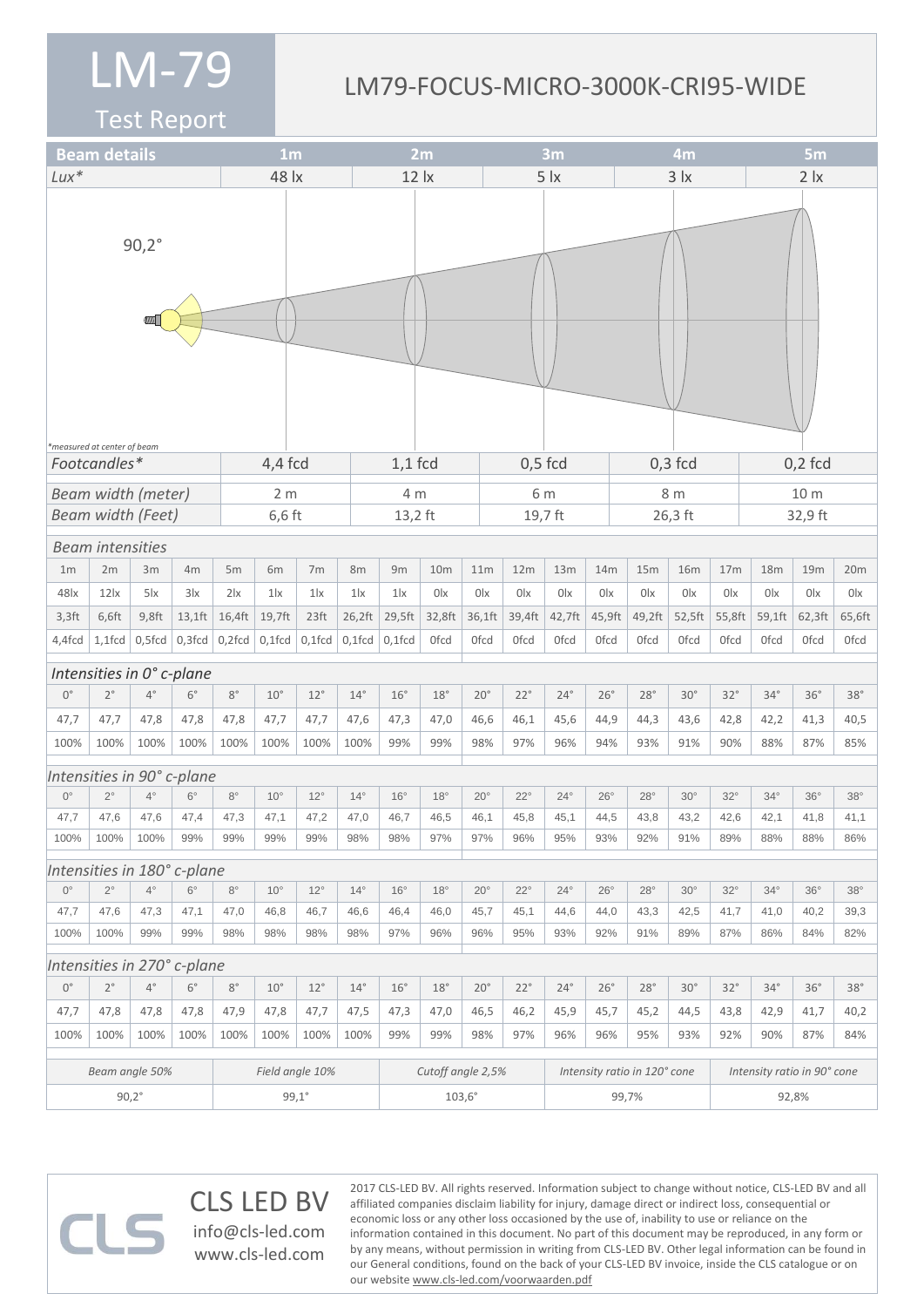#### LM79-FOCUS-MICRO-3000K-CRI95-WIDE

Test Report



CLS LED BV info@cls-led.com www.cls-led.com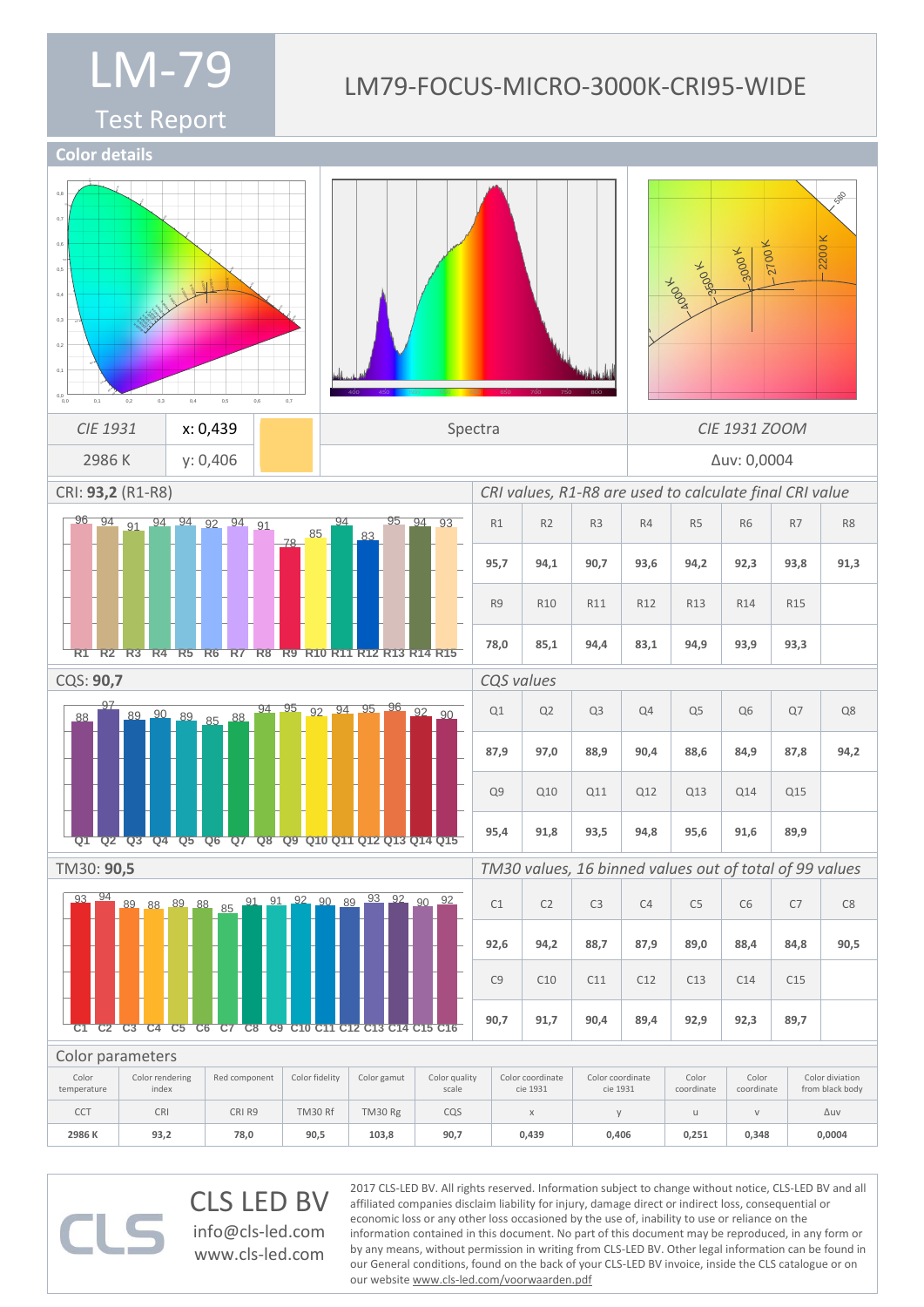Test Report

#### LM79-FOCUS-MICRO-3000K-CRI95-WIDE

**TM30 details**



CLS LED BV info@cls-led.com www.cls-led.com